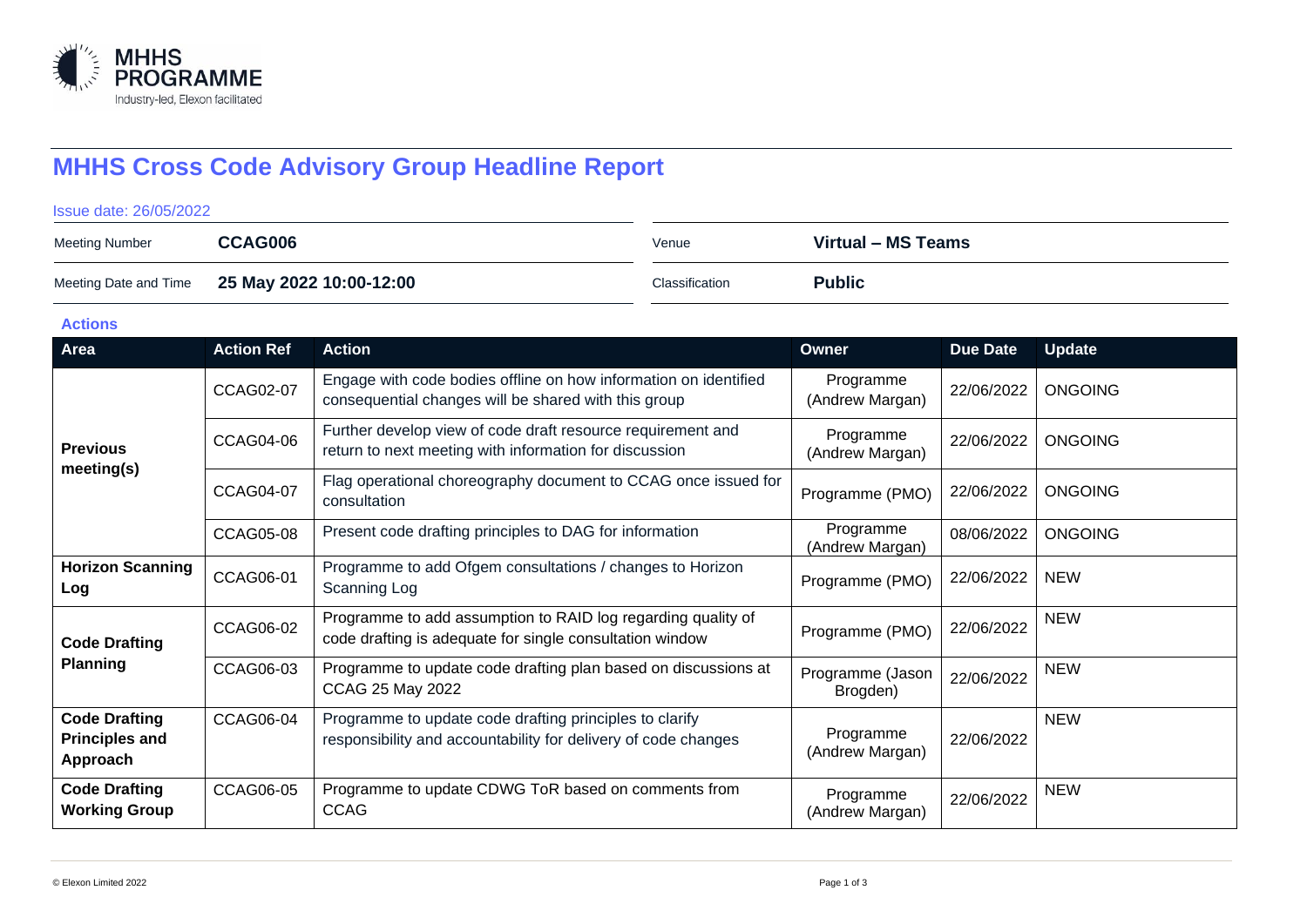| CCAG06-06 | Programme to identify an appropriate date for first CDWG meeting, |                              |            | <b>NEW</b> |
|-----------|-------------------------------------------------------------------|------------------------------|------------|------------|
|           | and determine cycle of enduring meetings                          | Programme<br>(Andrew Margan) | 22/06/2022 |            |

## **Decisions**

| Area                                         | Dec Ref                    | <b>Decision</b>                                                                                                     |
|----------------------------------------------|----------------------------|---------------------------------------------------------------------------------------------------------------------|
| <b>Minutes and</b><br><b>Actions</b>         | CCAG-<br>DEC12             | Minutes of meeting held 27 April 2022 approved subject to update of term 'Data Service Provider' to 'data services' |
| <b>Code Drafting</b><br><b>Working Group</b> | CCAG-<br>DEC <sub>13</sub> | CDWG ToR approved subject to agreed corrections                                                                     |

### **RAID Items Discussed**

| <b>RAID area</b>              | <b>Description</b>                                                                                                                                         |
|-------------------------------|------------------------------------------------------------------------------------------------------------------------------------------------------------|
| <b>Code Drafting Planning</b> | NEW ASSUMPTION: Quality of code drafting is adequate for single consultation window, as described in the CCAG Code Drafting<br>Plan (see ACTION CCAG06-02) |

## **Key Discussion items**

| Area                          | <b>Discussion</b>                                                                                                                                                                                                                                                                                                                                                                                                                                                                                                                                             |
|-------------------------------|---------------------------------------------------------------------------------------------------------------------------------------------------------------------------------------------------------------------------------------------------------------------------------------------------------------------------------------------------------------------------------------------------------------------------------------------------------------------------------------------------------------------------------------------------------------|
| <b>Horizon Scanning Log</b>   | The group reviewed the CCAG Horizon Scanning Log. Updates were provided by the MHHS Design Team on the assessment Programme<br>impacts for each change, and the actions required as a result.                                                                                                                                                                                                                                                                                                                                                                 |
|                               | It was agreed that Ofgem consultations and changes, such as changes to licence conditions, should be monitored to ensure any Programme<br>design impacts are identified and accounted for. The Programme agreed to update the CCAG Horizon Scanning Log to include this (see<br><b>ACTION CCAG06-01).</b>                                                                                                                                                                                                                                                     |
| <b>Code Drafting Planning</b> | The Programme highlighted that, following updates to the code drafting plan to include additional review periods and consultations, the drafting<br>timelines now exceed the time available in the overall Programme plan. As such, the Programme presented options to reduce the code drafting<br>timeframes, including, among other things, increased parallel drafting, increased topic overlap, removal/reduction of review cycles, and<br>shortening of drafting steps.                                                                                  |
|                               | Members noted the quality of code drafting was paramount in the consideration of whether review/consultation periods could be reduced, and<br>this would not be apparent until the drafting has commenced. It was agreed an assumption should be added to the Programme RAID log to<br>formally record the assumption that code drafting will be of sufficient quality to enable a single consultation window for each drafting topic (see<br><b>ACTION CCAG06-02).</b>                                                                                       |
|                               | One member considered a reduction in drafting or review periods may impact quality and asked whether the drafting plan is able to 'flex' if the<br>progression of code drafting does not meet the standards expected. Consideration was given to whether drafting topics which affect one code<br>more than another could be undertaken simultaneously where the required human resource was different – thereby allowing overlapping topics<br>rather than overlapping resources. The Programme advised options such as this were under close consideration. |